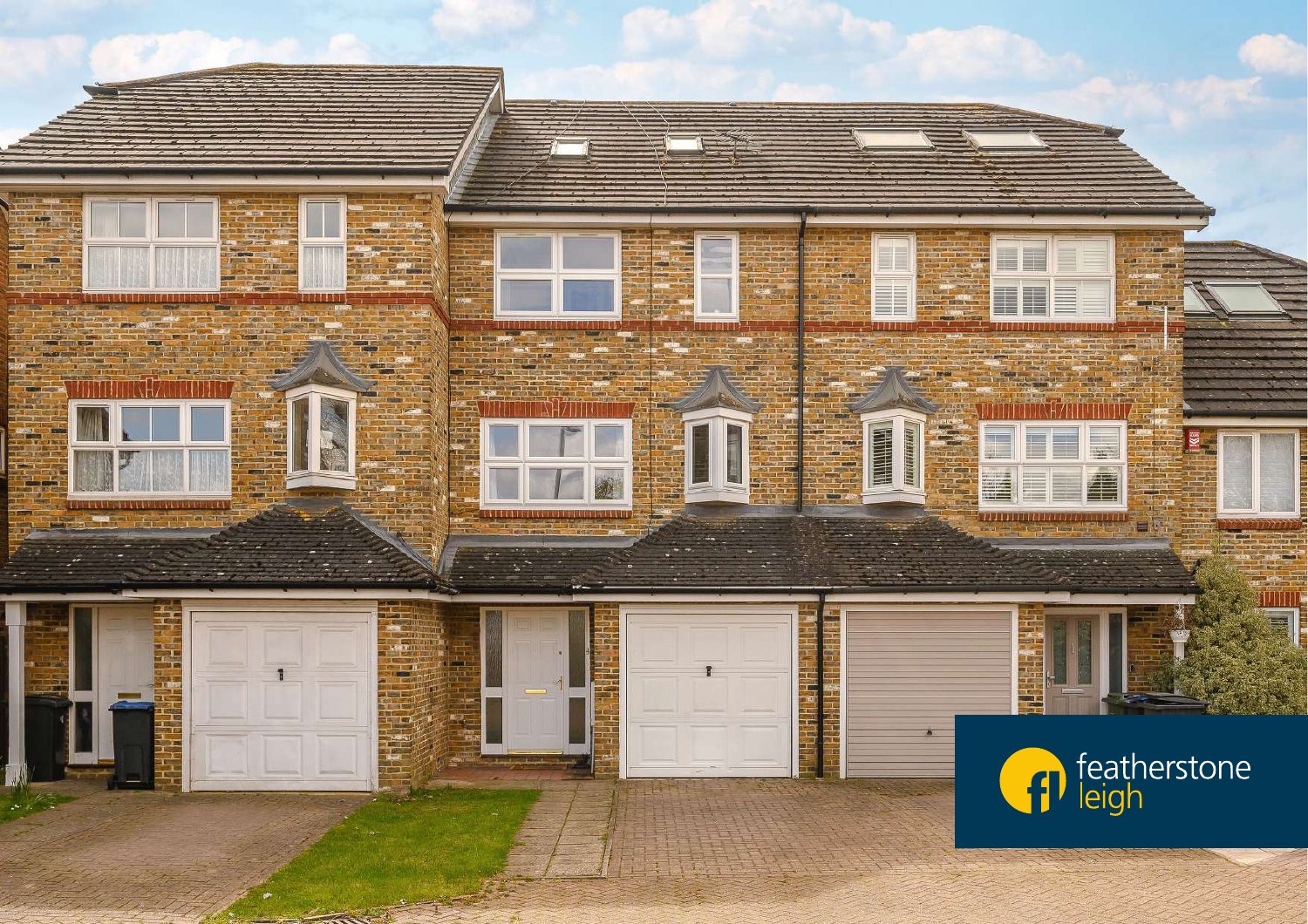

**DUKES AVENUE** KINGSTON UPON THAMES, KT2

**A substantial five bedroom townhouse with garage and off street parking, close to the River Thames**

- **\* Five bedrooms**
- **\* Versatile accommodation over 4 floors**
- **\* Popular riverside development**
- **\* Southwest facing landscaped garden**
- **\* Off street parking**
- **\* Fully refurbished throughout**

## **THE PROPERTY**

An exceptionally well proportioned, bright and flexible, five bedroom family house arranged over four floors, with garage and off street parking located within the popular Royal Park Gate development.

The ground floor comprises a large and inviting entry hall which provides access through to a modern extended kitchen family room with large bi fold doors which open out onto the patio area and garden. Access to an integral garage is provided, whilst a downstairs W.C., separate utility room and additional boot room are also provided.

The first floor offers a very generous reception room spanning the width of the house as well a generous main bedroom and stylish mather the hease as them a generous mann search and stylent modern en suite bathroom, whilst the second floor then provides three additional bedrooms one of which has an en-suite shower room and a further family bathroom. The fourth floor provides access to the top bedroom and study. Externally, the property opens out onto a larger than average rear garden and at the front a driveway offers off street parking.





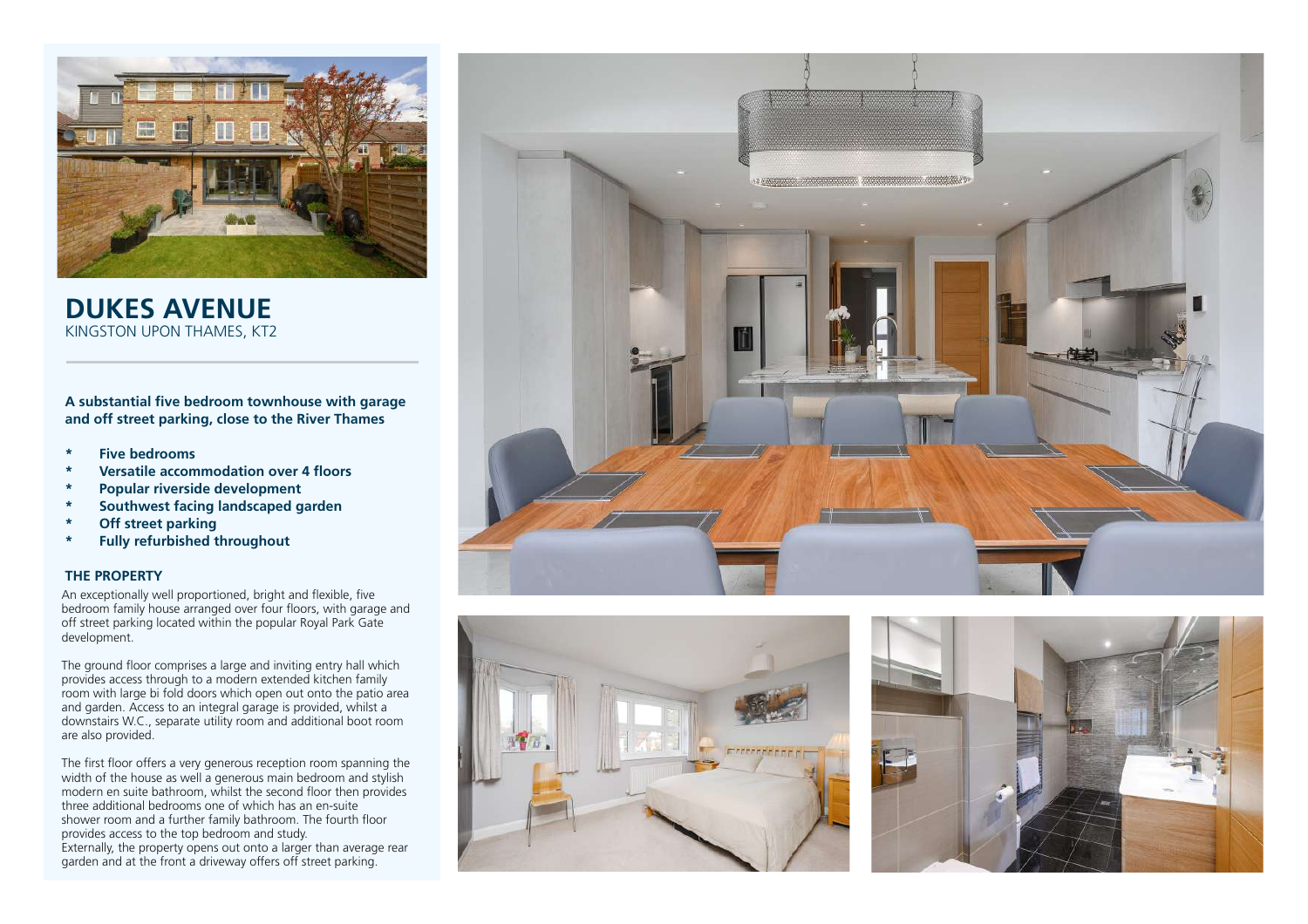







## **THE LOCATION**

The Royal Park Development is rich in history, boasting the former home of BAE Systems National Aircraft Factory, famed for its production of the Sopwith Camel and Harrier Jump Jet, amongst others.

The 38 acre site, nestled along the River Thames, was requisitioned from the Earl of Dysart (of Ham House) under the Defence of the Realm Act, and in operation from 1918 to 1992 before its redevelopment in 1996/7 providing a collection of residential homes.

Dukes Avenue is located within the development and is conveniently for the River Thames, Ham Lands and Ham Parade, whilst Richmond Park's Ham Gate offers over 2,500 acres of Royal parkland to enjoy.

Not short of green space, Ham Common is also nearby, whilst access to both Richmond and Kingston centres are incredibly convenient, whilst the property falls within the catchment for a choice of well reputed primary and secondary schools.